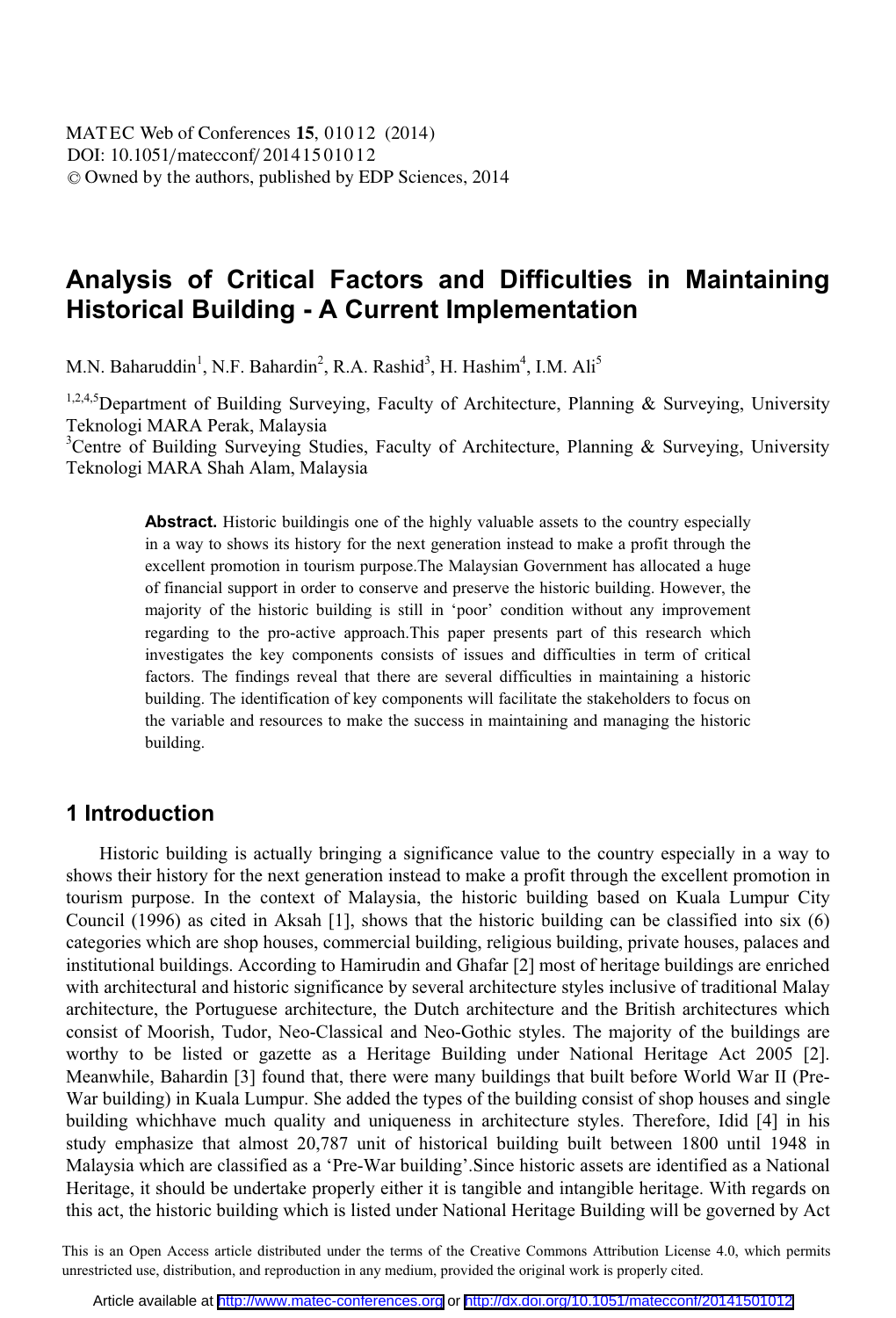645, National Heritage Act, 2005. The provision of this Act will be aid the Ministry in order to ensure the continuous preservation of the building will be successfully done by authority. According to this act, the building has not exceeding 100 years also can be classified into National Heritage act as long as it will bring a cultural significance to the country. The existence of this act can be minimizing the number of building demolished by other parties and more effective [3]. According to Fielden [5], the term of historic building can be simplify as, 'an historic building is one that gives us a sense of wonder and makes us want to know more about people and culture that produced it'. He added, it has architectural, aesthetic, historic, documentary, archaeological, economic, social and even political and spiritual or symbolic values; but the first impact is always emotional, for it is a symbol of our cultural identity and continuity as a part of our heritage.If it has survived the hazards of 100 years of usefulness, it has a good claim to being called historic'.

It is important to conserve, preserve and maintain the building since it will bring a valuable values and sense of identity in this country.Nevertheless, some of the historic building in Malaysia still in 'poor' condition which is at a risk from defects and not properly cared [6]. The high cost of repair and maintenance of the historic building give some restriction and challenging in order to ensure the historic building is in a good condition. The need for regular maintenance is vital for any buildings for both historic and non-historic building in order to prolong the building life and function [7]. Meanwhile, Kerr [8] also emphasized that 'of all the processes of conserving heritage building, maintenance is the single most important processes'. Based on British Standard, BS: 3811; 'Maintenance is work undertaken in order to keep or restore every facility, for example every part of a site, building and contents, to an acceptable standard'. The sensitiveness of each element in the historic building elements needs a proper maintenance management approach to be practice as to ensure the originality of the building.

# **2 The Importance of Maintenance for Historic Building**

The significance of the building maintenance for the historic building has been established in almost documentation and legislation whether at international and Malaysia level. It is a very importance process since through the appropriate maintenance process; it may prolong the building life and avoid damages on the building elements and components especially for certain elements which have been gazette under National Heritage Act. According to Kerr [8] stated that, maintenance for historic building is a very significance process and 'as the most important conservation process and whether the building is architectural, mechanical or botanical, preventive is better than cure'. With regards on that, the implementation of the maintenance process will reduce the cost of repair and any side effects especially for the historic building. The best way to maintain the historic building is by using pro active method or preventive method which gives more benefit rather than condition based approach which repair the components or element based on complaint. It strongly agreed by Brereton [9] as cited in Idrus et-al [10], which pointed out that 'unnecessary replacement of historic building, no matter how carefully the work is done, will have an adverse effect on the quality of the historic building and will seriously diminish its authenticity and reduce its value as a sources of historical information'. It is clear that most of the historic building has a cultural significance which must be retained maximally. In addition, the historic buildings also have a significance attraction to the foreign tourist. Most of the foreign tourists are attracted to these building due to the cultural uniqueness coupled with high historical and architectural value [10]. With considering a huge revenues being generated from foreign tourist visit to Malaysia combined that these heritage building provide a sense of identity and continuity for future generation, it can be strongly recommend that the country historic building deserve the best concept of maintenance as to prolong the building life and generated more income to the government in line with the concepts 'Heritage Buildings as a Tourism Booster'.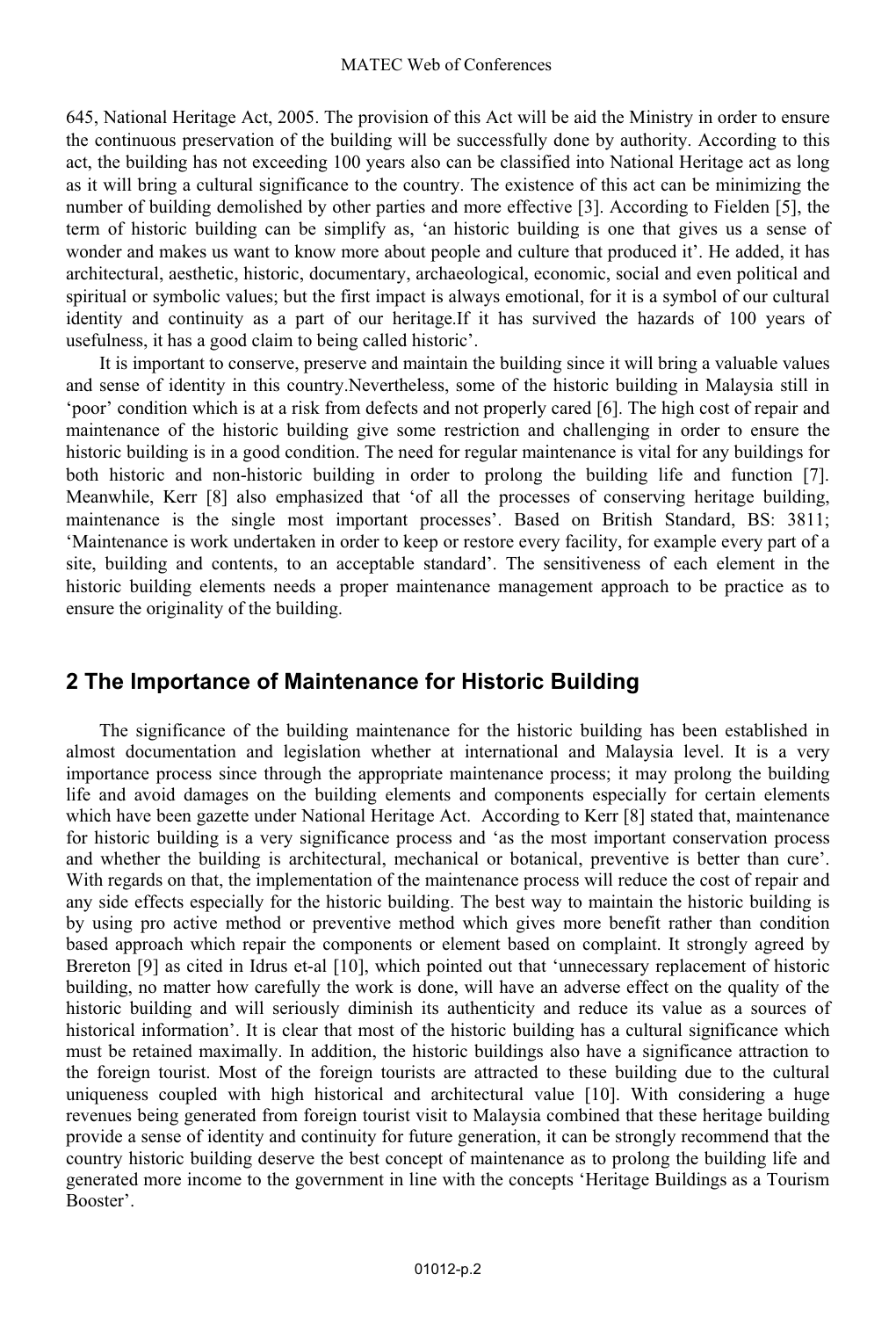According to Forsyth [11] maintenance is regarded to be the most realistic and philosophically appropriate for conservation method. It was strongly agreed by Idrus et-al [10] which stated that regular maintenance is critical to the survival of any building regardless it was a historic or nonhistoric building. In general, the survival of any building is depends on its maintenance which have been executed earlier by the building owner and responsible body. Therefore, maintenance is the process by which the building are kept viable for the benefit to the user and with the properly executed, it will avoid and prevent the historic building deteriorate [5]. Maintenance for historic building is very important procedure in a way to preserve and conserve the historic building. With referring to Dann and Cantell [12] as cited in Foster and Brit [13], pointed 'maintenance is still accepted as the best suitable way and sustainable to conserve the historic building'. The Venice Charter in International Council on Monuments and Sites (ICOMOS), 1964 also pointed out the same opinion which stated that, 'it is essential to the conservation of monuments that they be maintained on a permanent basis'. Thus, English Heritage as cited in Foster and Brit [13] suggests that the best means of ensuring the continued preservation of a building is to carry out regular maintenance. With referring on the scholar's and writers earlier, it can be summarized that the effective way to ensure the historic building are well taken and conserved, the maintenance approach are strongly encouraged to be implemented. Therefore, Maintain Our Heritage (MOH), 2004, as cited in Foster and Brit [13] indicating that 'much of the need for capital expenditure on the historic environments is the result of poor maintenance'

Maintain Our Heritage, 2004 also claimed that the maintenance is 'all too often responsive, not pro active, not systematic, a low, not a high priority and in many cases, in not happen at all'. Thus, with referring to the graph, it can be concluded that, the reactive maintenance or condition based maintenance is not cost effective rather than implementing a pro active or preventive maintenance. It should be a pro active maintenance in order to ensure the historic buildings are well maintained and preserved. In the context of Malaysia perspective, the government through the responsible authority and their agency should be alert with this situation and need to increase the awareness amongst the owner of the building and their caretaker to changes the emphasis in maintenance which from condition based to the preventive maintenance.

#### **2.1 The Principle of Maintenance for Historic Building**

According to Fielden [5] stated that maintenance and preservation of historic building is very skilled and needs responsible and competent craftsmen or any specialist to manage and control the process. The historic building which have a lot of significance value to the country are need to be preserve appropriately in aligned with the tool or principle for maintenance which is 'minimal intervention'. It is clear that retaining historic building elements are leads to the retention of cultural significance with the most suitably method to achieve and undertake maintenance on a minimal intervention basis [13]. They added, the primary objective of minimal intervention is to restrain decay without damaging the building character and prevention on the unnecessary disruption. It was agreed by Brereton [9], which stated that minimal intervention also can be considered as 'as much as necessary' and 'as little as possible' by Feilden [5]. In other hand, the maintenance principle according to English Heritage as cited in Bahardin [3] includes the purpose of repair, the need of repair, avoiding unnecessary damage, analyzing historic development, adopting proven techniques, truth to material, removal of damaging previous alteration, restoration of lost features and safeguarding the future.This principle should be treated as a compulsory guideline and procedure as to ensure the uniqueness and quality of the building will be assured.

#### **2.2 The Implementation of Maintenance for Historic Building**

According to Chambers (2) in his book, Cyclical Maintenance for Historic Building as cited in Fielden [5] stated that the scientific building maintenance is starting with daily routines and working upwards. His books are deals with maintenance survey, supervision, work records, staffing, all matter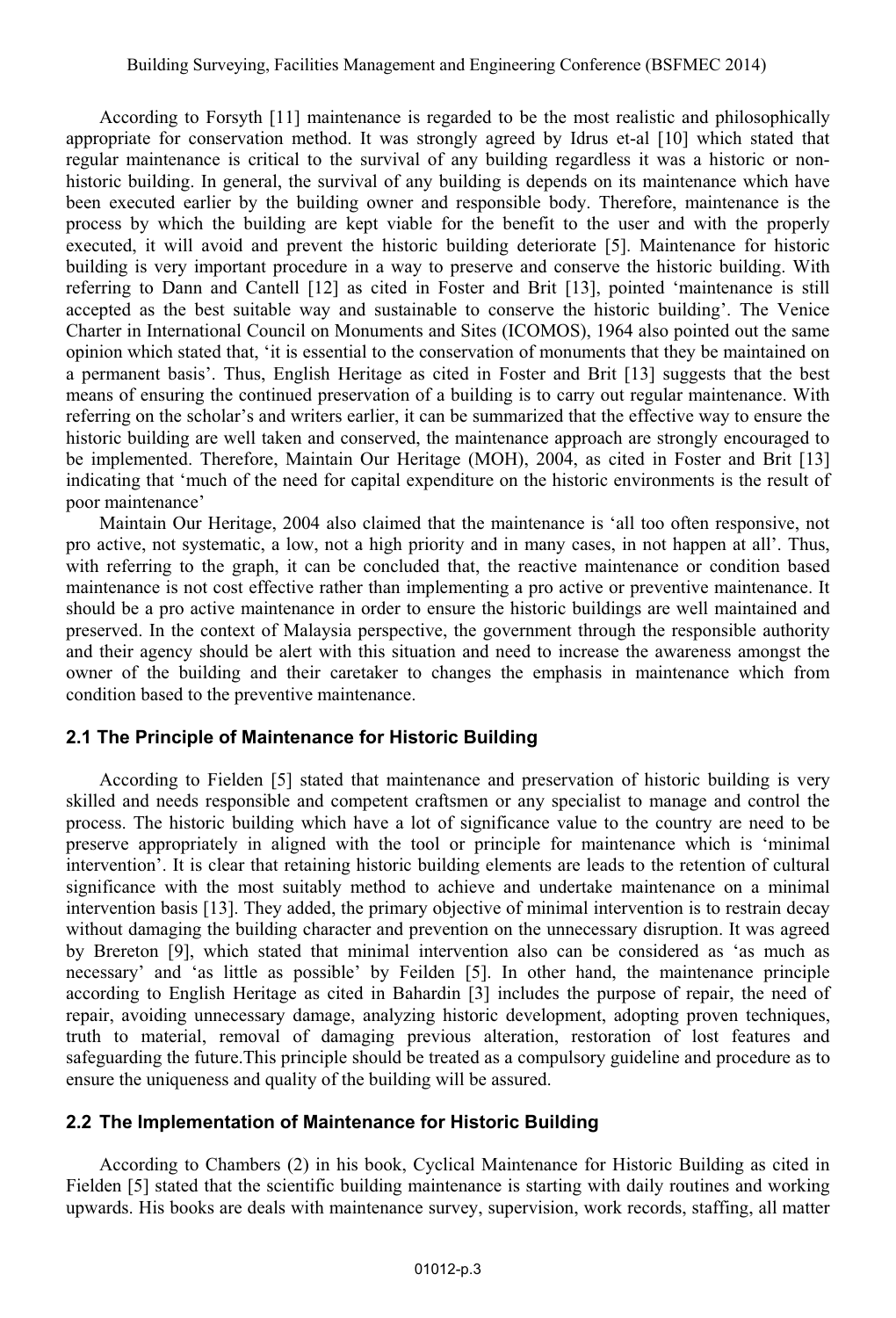#### MATEC Web of Conferences

relating to organizing a maintenance programme for building to ensure it will keep in acceptable standard. He suggested that, the maintenance techniques should be based upon the preparation of a maintenance manual which is sophisticated document as to guide a maintenance work. The implementation of maintenance approach should be based on the maintenance programme. By having a good maintenance, it will ensure the successful maintenance work for historic building. According Fielden [5] pointed out; the maintenance department should carry out the maintenance survey as to seek as much as more valuable information in the historic building. He added, the maintenance for historic building should be ideally be tackled by routines of daily, weekly, monthly, quarterly, semiannual, annual and quenquennial inspections, followed by the reports since its building is a 'special case' and should have its own checklist and schedules based on the content and specific environmental and structural problems. Then, based on the report which has been provided at the initial stage, the maintenance supervisor should investigate and analyze the report especially in terms cost of repair that may indicate which items are deteriorating rapidly. He added, the whole maintenance operation is thus based on the survey assessment of frequencies of workloads and on responsible feedback from the staff. With regards on this initiative, the systematic maintenance will be established and the maintenance work will facilitates the initiation of major repairs, reconstruction and restoration and the most significance things is to prepare a planned preventive maintenance for the historic building.In establishing a maintenance strategy, it is desirable to have categories of repair work as defined for the log books, so that the performance of the historic building of similar types can be compared on a statistical basis.

## **2.3 The 'Best Practice Approach' for Historical Building Maintenance**

Maintenance management process for historic building is very significance especially to maintain and preserve the built heritage with properly manner. With regards on that, RICS [14,15,16] has outlined a several ideas which can be used as a key ideas as to implement the best practice of maintenance approach for historic building as been shown in Table 1.

| <b>Maintenance Management</b><br>Area |                                                                      | <b>Characteristic of Best Approach</b>                                                                                                                                                                                                                                                                                                                                                                             |  |
|---------------------------------------|----------------------------------------------------------------------|--------------------------------------------------------------------------------------------------------------------------------------------------------------------------------------------------------------------------------------------------------------------------------------------------------------------------------------------------------------------------------------------------------------------|--|
|                                       | objectives<br>1) Corporate<br>and<br>maintenance strategy / policy   | - Conservation principles should be the overarching intellectual<br>framework which informs the culture an implementation of<br>maintenance. Maintenance should primarily be concerned with the<br>protection and enhancement of cultural significance.<br>- Maintenance management goals and the purpose of the maintenance<br>management function should be explicitly integrated with wider<br>corporate goals. |  |
| 2)                                    | Management processes,<br>conservation plans and<br>management plans. | - Assessments of cultural significance are fundamental to the<br>appropriate management of Listed Building (including their<br>maintenance) and should be implemented through appropriate<br>Management Plans. The principle of minimal intervention should<br>inform and be reinforced by such Management Plans.                                                                                                  |  |
|                                       | 3) Programmes and<br>Prioritization                                  | - Maintenance programming should place the emphasis on cyclical<br>preventive maintenance tasks and be driven by the overarching goal<br>of minimal intervention.<br>- Assessments of cultural significance should be central to the<br>prioritization of maintenance activity.                                                                                                                                    |  |
|                                       | 4) Condition surveys, inspection<br>and stock data.                  | - A range of inspection at varying frequencies should be carried out.<br>These should be tailored to the significance and vulnerability of the<br>element or material.                                                                                                                                                                                                                                             |  |

**Table 1:** Maintenance of Best Practice Approach [14,15,16]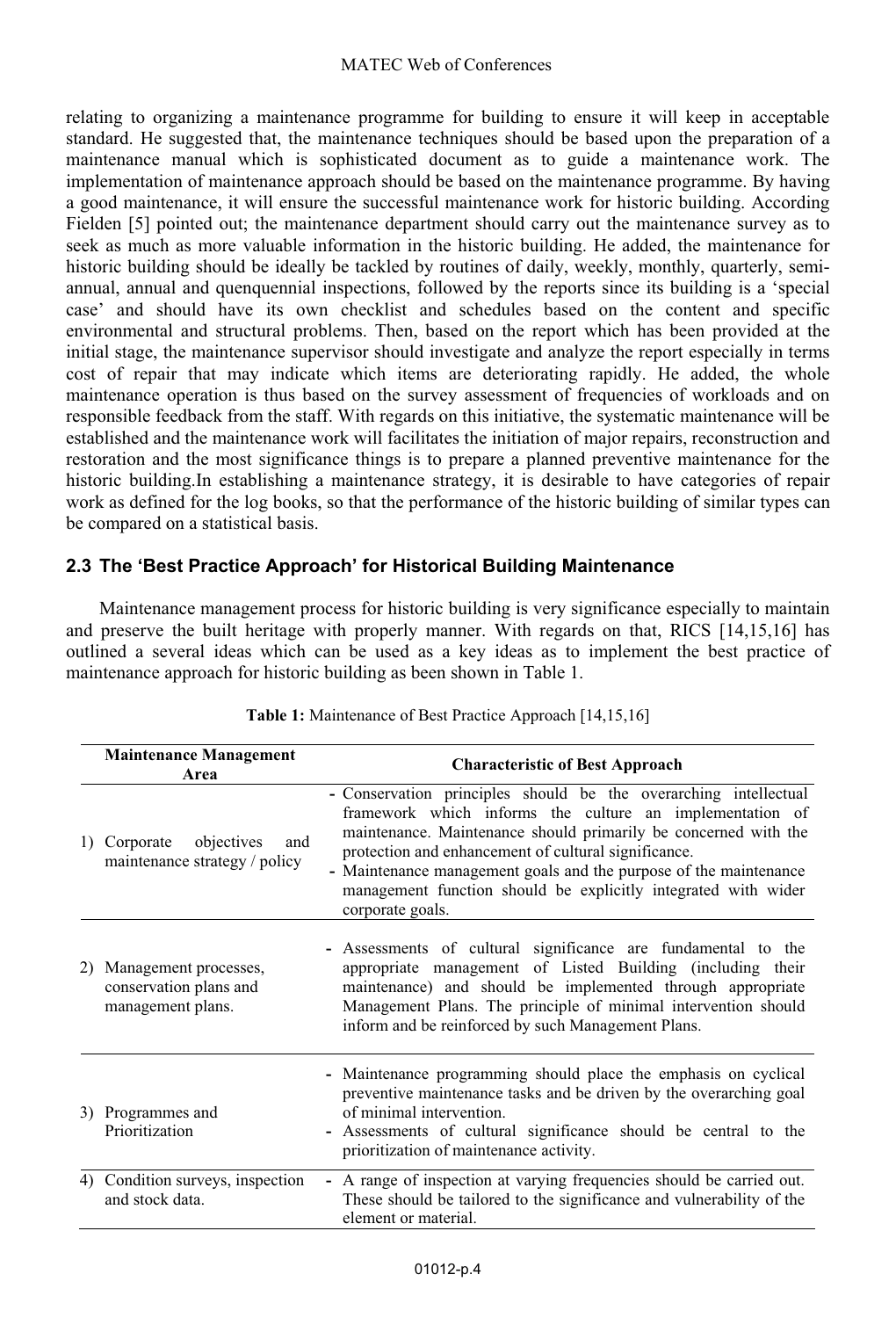|                                                        | - Condition surveys should provide an assessment of condition,<br>identify the optimum moment for intervention, and aid the<br>prioritization of actions and planning for the future.                                                                                                                                                                                                                                                    |  |
|--------------------------------------------------------|------------------------------------------------------------------------------------------------------------------------------------------------------------------------------------------------------------------------------------------------------------------------------------------------------------------------------------------------------------------------------------------------------------------------------------------|--|
| 5) Information Management                              | - Information on building condition should be stored on an integrated<br>database. It should be easily retrievable and easy to handle for both<br>tactical and strategic purposes.<br>- System should be in place which enable information about building<br>condition provided by users other than those directly related to the<br>maintenance department (e.g. visitors) to be incorporated into<br>maintenance information database. |  |
| 6) Financial management and<br>performance measurement | - Budgets should reflect and be informed by the maintenance policy.<br>- A mechanism for feeding back information about maintenance<br>performance to managers and other interested parties should be in<br>place.                                                                                                                                                                                                                       |  |

Generally, this document will be used as a guidance document in order to investigate a critical factors and difficulties at the implementation stage.

# **3 Problems and Issues**

The survival of any building especially historic building is underpinned by regular maintenance. According to Morris [7], regular maintenance is critical to the survival of any building, whether it heritage and non heritage building. He added, regular maintenance is essential and 'the most practical and economic form of conserving heritage building'. Kerr [8] also emphasized that 'of all the processes of conserving heritage building, maintenance is the single most important processes'. Historic building are considered as an asset to country and need to give special intervention in a way to ensure a cultural significance and 'historic value' on the building are still preserve. This is why the best maintenance concept for historic building would be as a critical factors and key element as to keep the building at acceptable standard. Recently, some of the building are well maintained by the authority while the rest, are still in a dilapidated condition. Ghafar [17] as cited in Kamarudin [18] said that, Malaysia faces several problems in dealing with historic building, which is lack of technical knowledge in dealing with repairing and maintenance at historic building. Moreover, Kamal et-al [6] reported in the research conservation of heritage building in Malaysia which is focus on the building condition, found that, out of 209 historic building that has been surveyed in the research at Kuala Lumpur, Ipoh, Georgetown, and Banda Hilir, Melaka indicated that 39% of the historic building surveyed was in poor condition, 83% of the historic building surveyed has signs of building defects and 74% of the historic buildings surveyed has not being conserved and maintained properly which would be attributed by other factors for instance lack of effective and efficient maintenance for historic building. In addition, there are insufficient guidelines and rules to guide focus on maintenance management at historic building. At the moment, there is no specific approach; guidelines, procedures and regulation that have been listed in order to keep maintain the historic building in Malaysia. There is crucial need to manage the critical factors and difficulties in order to preserve and ensuring the best maintenance concept for historic building. The critical factor is defined as the factors which contribute the ineffective result and achievement towards successful building performance. Therefore, with considering on the situation, the critical factors should be overcome as to ensure the successful of maintenance program for historic building.

# **4 Research Methodology**

This research is to determine the key components in maintaining historic building in the context of pre-war building in Kuala Lumpur. The objectives of this research are firstly, to identify the factors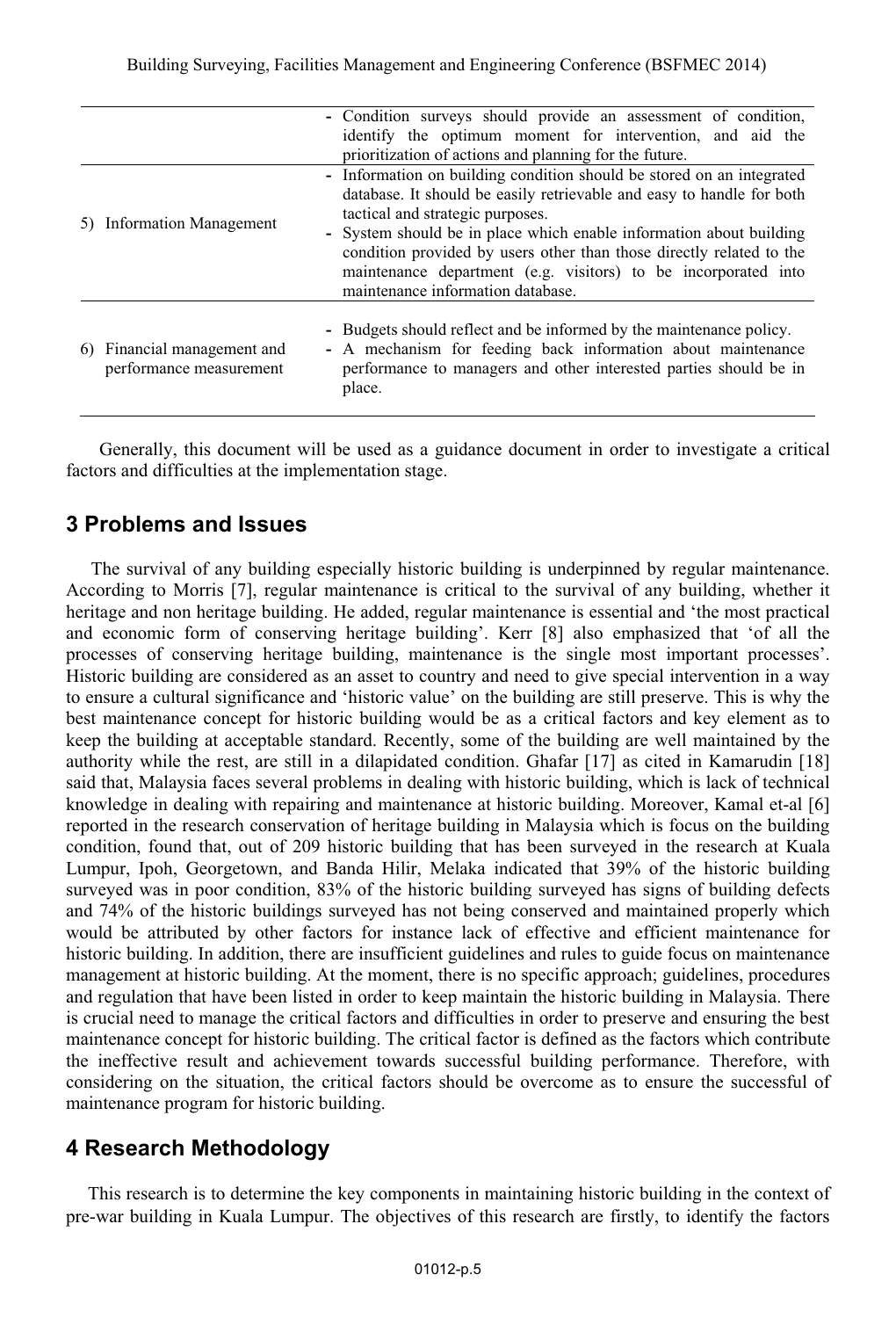that contribute to success in maintaining historic building, secondly, to investigate the current implementation of maintenance management level for historic building among their caretaker and thirdly, to analyze the critical factors and difficulties in the context of current implementation of maintenance management level for historic building. For this paper, the second and third objective is discussed. A total of eleven(11) respondent were interviewed out of twenty three (23) numbersof building were selected under National Heritage Act 2005 Act 645 which is located in Kuala Lumpur. With regards on this research, the numbers of building have been identified based on the updated list which has been gazette by National Heritage Department on  $10<sup>th</sup>$  May 2012. The twelve (12) historic building was excluded in this research since this building did not meet the criteria and requirement in this research for instance the changing in ownership status and others. This research are more focusing on the building was erected before 1939 and also called 'pre-war buildings' rather than the fairly new one historical building such as Parliament of Malaysia building which was built in 1962. According to Kamaruddin [18], the selection of the pre-war building bring more challenges and problems since this building was getting old and face a lot of difficulty in terms of defects, maintenance, conservation and structure of the building itself. The selection of the respondent to be interviewed as to acquire informationwould be the 'person in charge' or 'responsible person' for the maintenance operation in the selected building as to acquire more relevant data for this research. Therefore, the person in charge would be interview based on the formulated question which was prepared earlier in a way to gain a primary data or sources.

# **5 Findings and Discussions**

## **5.1 Demographic Profile of Respondents**

In general mostof the respondents who are person in charge on that particular buildingcan be categorized into two categories which are technical and non-technical background. Normally, most of the caretaker for the historic building does not have any technical knowledge regarding to the maintenance for historic building. Therefore, most of the historic building did not manage by appropriate person which has widely knowledge and experience in maintenance for historic building. As a result, the majority of the buildings are still in obsolete without any improvement especially in their maintenance programme and planning. The significance of well understanding the nature and cultural significance of the historic building is vital before any action be taken such as building inspection, specification and intervention to the building. Table 2 shows the demographic profile tabulation.

| <b>Buildings</b>                            | <b>Current Respondents</b>          | <b>Academic Background</b> | <b>Experiences</b> |
|---------------------------------------------|-------------------------------------|----------------------------|--------------------|
| Former KL Municipal Building and Town Hall  | Architect (DBKL)                    | Architect                  | $11-15$ years      |
| (PanggungBandarayaya)                       |                                     |                            |                    |
| KL Railway Headquarters Building            | Act as H.O.D Facilities Maintenance | Civil Engineering          | $>15$ year         |
| KL Railway Station                          | Act as H.O.D Facilities Maintenance | Civil Engineering          | $>15$ year         |
| KL Textile Museum (Former PWD Building)     | Curator                             | Anthropology & Sociology   | $6-10$ years       |
| General Post Office Building                | Technical Assistant (T.A)/Building  | <b>Event Management</b>    | $1-5$ year         |
| <b>Residency Building</b>                   | Charge man (Maintenance Manager)    | Electrical                 | $>15$ year         |
| Selangor Chinese Assembly Hall              | Chief Executive Officer (C.E.O)     | <b>Historic Studies</b>    | $1-5$ year         |
| Sultan AbdSamad Building                    | Technical Assistant (T.A)/Building  | Event Management           | $6-10$ years       |
| St John Secondary School                    | Teacher                             | Non-Technical              | $1-5$ year         |
| Rubber Research Institute Malaysia          | Chief Executive Officer (C.E.O)     | Civil Engineer             | $6-10$ years       |
| KL Library (PejabatPengawalPos Wilayah K.L) | Chief Executive Officer             | <b>Historic Studies</b>    | $6-10$ years       |

**Table 2:** Demographic Profile Tabulation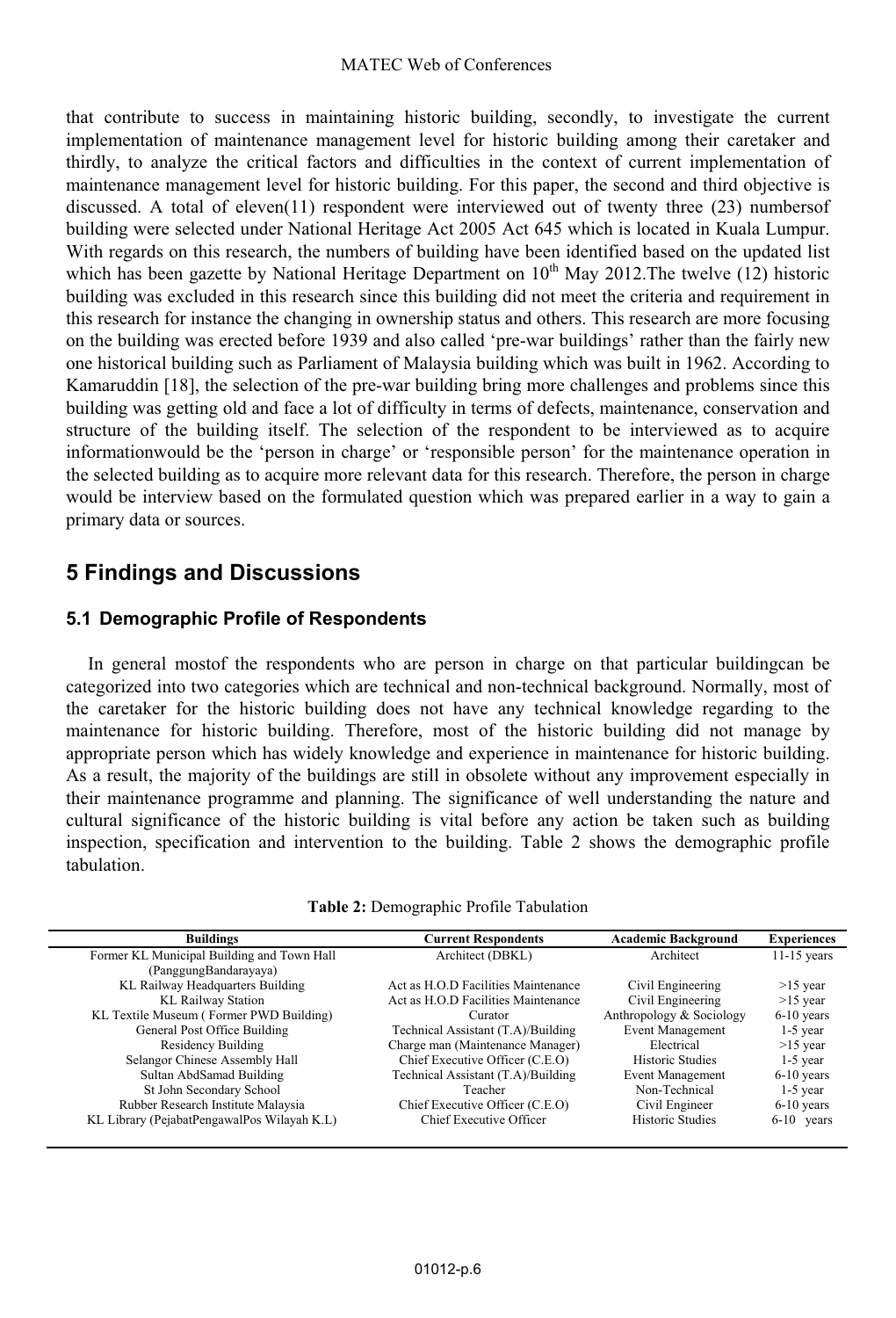### **5.2 Heritage Building Profile**

Recently, most of the heritage buildings are still used by the government and private organization. The utilization of the historic building will bring a significance value to the country especially in a way to support a government initiative which is 'tourism booster' among the visitors [19]. As stated previously, the criteria of the case study selected in this building is more focusing on the pre-war building which is erected before 1939 since this building will bring a significance value towards this research. Table 3 shows the heritage building profile

| <b>Buildings</b>                            | Year of Built | <b>Gazetted Date</b> | <b>Current Use</b>    |
|---------------------------------------------|---------------|----------------------|-----------------------|
| Former KL Municipal Building and Town Hall  | 1896          | 2007                 | City Hall Theatre     |
| (PanggungBandarayaya)                       |               |                      |                       |
| KL Railway Headquarters Building            | 1914          | 2007                 | KTM Office            |
| <b>KL Railway Station</b>                   | 1892          | 2007                 | KTM Railway           |
| KL Textile Museum (Former PWD Building)     | 1893          | 2007                 | <b>Textile Museum</b> |
| General Post Office Building                | 1904          | 2007                 | MOTAC Office          |
| <b>Residency Building</b>                   | 1888          | 2007                 | Memorial TAR          |
| Selangor Chinese Assembly Hall              | 1910          | 2007                 | Chinese Society       |
| Sultan AbdSamad Building                    | 1894          | 2007                 | <b>MOTAC Office</b>   |
| St John Secondary School                    | 1904          | 2012                 | Secondary School      |
| Rubber Research Institute Malaysia          | 1936          | 2012                 | Office                |
| KL Library (PejabatPengawalPos Wilayah K.L) | 1899          | 2012                 | <b>KL</b> Library     |

**Table 3:** Heritage Building Profile

### **5.3 Establishment of Maintenance Strategy & Policy**

Based on the interview that have been doneeight (8) out of eleven (11) respondent interviewed reported that their organization have a maintenance strategy and organization goals for the building. With regards on this section, the respondents had referred to different reason. Two interviewees from Sultan Abdul Samad building and Old General Post Office building claimed that, they have a maintenance strategy as to improve a maintenance aspect in particular building by creation a development units which responsible to manage the numbers of complaints by the user. In addition, six (6) numbers of respondents which are Textile Museum, Town Hall, KTM Railway, KTM Headquarters, Rubber Research Institute and KL Library stated that, they also have a maintenance goal through execution of planned maintenance programme which are believed to reduce the cost of repair especially for old building. Meanwhile, three (3) other interviewees which are Residency building, Selangor Chinese Assembly Hall and St John Secondary School disclosed that they implement rectification and ad-hoc approach in a way to manage the building condition. With regards on the analysis, it can be simplified that most of the respondents have a better understanding in the context of maintenance purpose since the maintenance goal and strategy is vital especially in a way to sustain a current condition of the building. However, all the respondents agreed that maintenance for historic building is more difficult in the context of establishment of maintenance strategy rather than other building.

#### **5.4 Management Process & Planning**

 The consensus of the respondents stated that there is no general guidelines and regulation which prepared by responsible authorities regarding to the maintenance for historic building. Most of them added, the National Heritage Department only established a conservation plans and guidelines which involve all the custodian of historical building are not allowed to renovate and upgrading the existing building without permission. This is very worrying considering the fact that maintenance for historic building is crucial aspect in a way to prolong the building life as well as to care the significance value to the country. In fact, based on the interview with National Heritage Department, there is still no a guideline or procedures regarding to management process and planning in the context of maintenance aspects for historic building in Malaysia.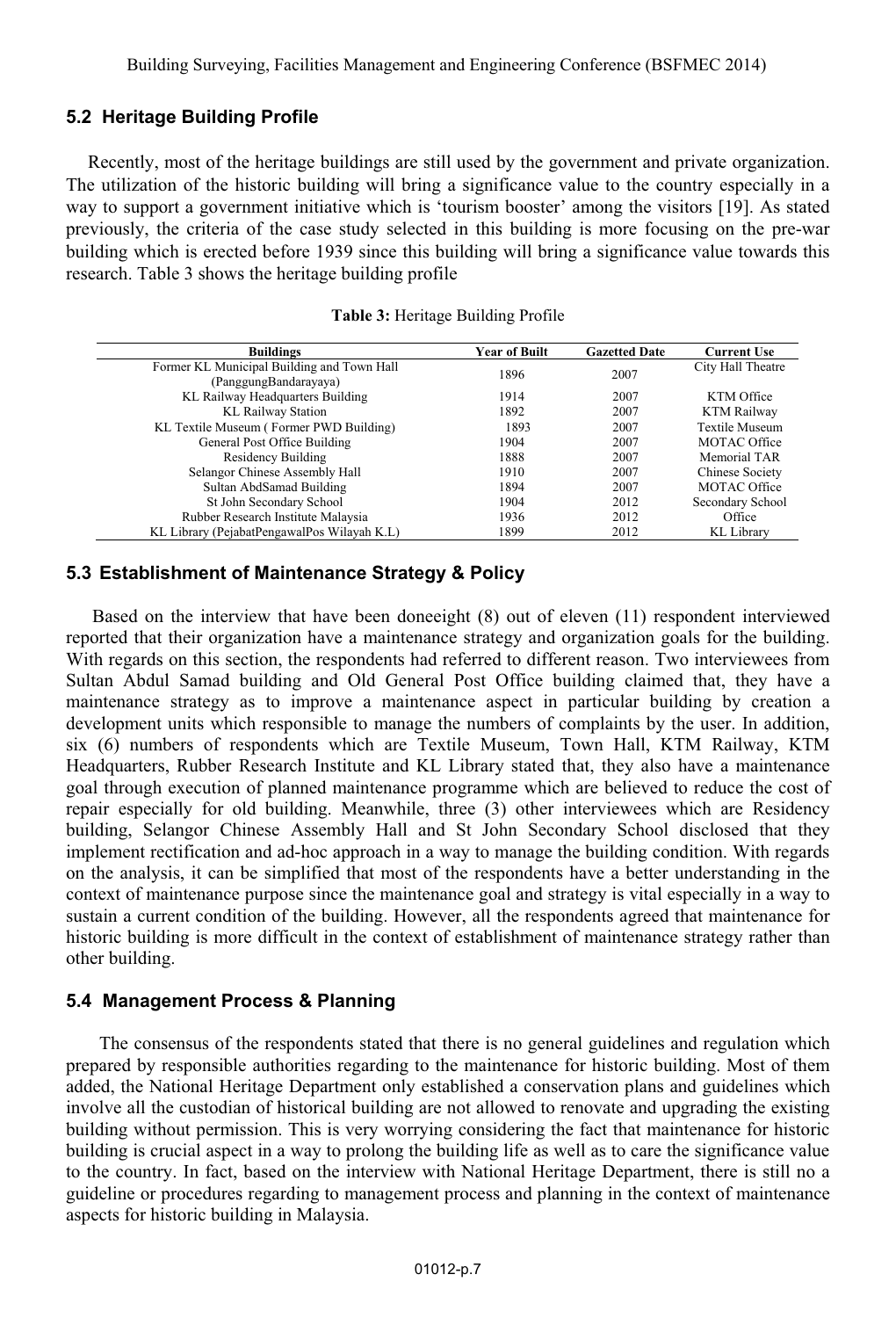#### **5.5 Maintenance Planning, Programme and Prioritization**

 A total of six (6) respondents disclose that they have developed a maintenance planning and programme by focusing on the certain element which are mechanical, electrical and civil works. Nevertheless, the respondents reveal that there is lack of maintenance programme and planning undertake to the historic building especially to manage with the certain sensitive element on that particular building. Meanwhile the rest of the respondents claimed that they do not have any maintenance planning, programme and prioritization since most of the maintenance works was delegates to the out sourcing contractor. In addition the consensus of respondents also agreed that the maintenance planning concept will develop based on the data information obtained from the previous inspection. They also agreed that 'financial issues' is the most important element when dealing with historic building.With regards on the analysis, most of the respondents should be trained properly and well understanding on the maintenance for historical building principle which in line with the concept of 'minimal intervention' as to assured the quality and continuity of the significance element. Recently, only four (4) respondents reveal that they have been implementing the concept by appointing the specialist contractor for cleaning aspect which has experienced in maintaining historic building. As been informed, they have a special methodology and 'special treatment' when cleaning a significance features such as decorative element as to give a maximum protection for the building.

#### **5.6 The Execution of Building Evaluation and Inspection**

The consensus of the respondents agreed that the primary objective execution of building evaluation and building inspection is vital in maintaining historic building by giving a several reason. A total of five (5) respondents which are KTM Railway, KTM Headquarters, Textile Museum, St John Secondary School and KL City Gallery give a justification is due to the most important aspect which is safety and health issues while the rest which are Sultan Abdul Samad, Old General Post Office, Town Hall, Rubber Research Institute stated that the rationale of performing building evaluation and inspection is for discover the current building condition status. However, while referring to the two (2) respondents which responsible for Residency and Selangor Chinese Assembly Hall they explained that the primary objective is to make a necessary correction for that particular defects. With regards on the analysis, it was found that most of respondents aware with the importance of building evaluation and inspection in a way to manage the historic building but it are subject to the functional of the building. In that case, a total of five (5) respondents give a similar justification based on the current use of the building which been transform into museum since they are dealing with the public as well as visitors. According to Maintenance Best Practice Approach by RICS [14][15][16], person in charge should have an initiative as to implementing the a range of building inspection at varying frequencies as to monitor closely the performance of the historic building since it is highly valuable asset to the countries.

#### **5.7 Maintenance Information System**

According to the interview, a total of seven (7) respondents which are KTM Railway, KTM Headquarters, Textile Museum, Sultan Abdul Samad, Old General Post Office, Town Hall, Rubber Research Institute revealed that they have take an initiative to keep maintenance record for that particular building as to monitored the general building condition while the rest of respondents stated they did not implement any efforts to keep the maintenance record. Disclosed further, the rest of the respondents explain that they will store information regarding to major conservation and refurbishment works in the historic building. With regards on analysis, it can be concluded that the majority of the respondents well informed the benefit of having the good maintenance record. Nevertheless, as been informed by the majority of respondents, the maintenance information or 'data storage' data is still on the manual arrangement by using 'filing' system. Based on the interview by KTM Railway and KTM Headquarters person in charge, the way of the 'filing' system had resulted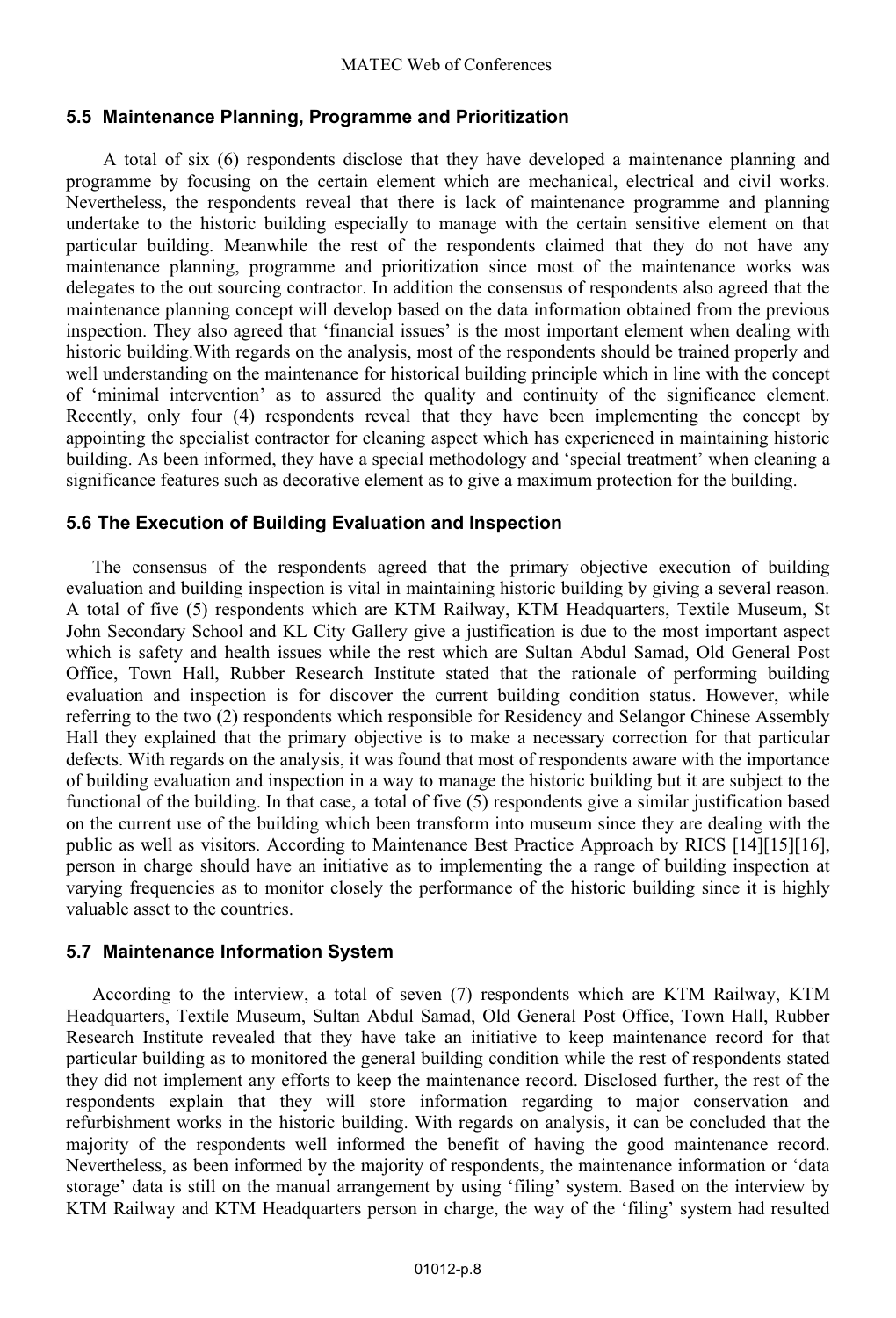unsystematic approach in a way to manage the historic building. Most of the file is missing and unarranged due to several reason such as change of responsible person that manage the file or else. Based on the RICS [14][15][16], the requirement of having good information management that inclusive of 'maintenance database' for each particular historical building is crucial since the maintenance record will aid the National Heritage Department to identifying the authenticity of each material and element. In addition, the implementation of installation the integrated software which linked with the e-complaint system will bring a systematic approach for the new era of maintenance field.

## **5.8 Financial Factors**

 Recently, the consensus of the respondents disclosed that there is no funding allocation by the government solely for the maintaining and managing historic building. Meanwhile, with referring to the respondents of Sultan Abdul Samad, Old General Post Office, Textile Museum, Rubber Research Institute and Residency, most of budget allocation is coming from the 'PerbelanjaanMengurus' which is the 'typical terms' for managing the government assets. In other hand, Selangor Chinese Assembly Hall, Town Hall, KTM Railway, KTM Headquarters, St John Secondary School and KL City Gallery disclosed that financial support in maintaining the operation of this particular building has been manage by their own initiative without any contribution by government especially from National Heritage Department. With regards on the analysis, the provision of financial support especially allocation for 'Special Project' such as heritage building should be give as a main concern since the policy by the government as to embracing the cultural significance of the countries. In fact, based on RICS [14][15][16] stated that the budget should reflect with the maintenance policy for each building. Ultimately, the government through responsible authority should concern with this scenario and the necessary action should be taken in a way to enhancing the good maintenance approach for historic building. In other hand, the terms of 'maintenance' and 'repairing' purpose also should be distinguished since it will bring a different perception. According to Dann and Worthing [20], 'Maintenance' works is important in protecting cultural significance in the building and if it is properly implemented, it will be minimize the cost of repairs while 'repair' works defined as to prolong the life and element of the building and therefore very significance for the long term protection for the building. In practice, most of the maintenance organization does not aware between the both terms. This is why the maintenance planning should be in line with the financial support as to give more impact towards maintaining in historical building.

# **6 Conclusion**

As a conclusion, this paper summarizes the findings on the second and third objectives which are to investigate the current implementation of maintenance management level for historic building among their caretaker and to analyze the critical factors and difficulties in the context of current implementation of maintenance management level for historic building. In general, the current implementation revealed that there several difficulties and critical factors that contribute to unsuccessful maintenance management for historical building in Malaysia. Based on this research, it was found that the most critical factors and difficulties in maintaining historic building consist of;

### **a) Lack of Maintenance Staff Training & Expertise**

It was found that, the maintenance staff training and expertise is the most important component in the maintenance management for historic building. As observed previously, most of the respondents do not have any technical knowledge in order to manage and plan the inspection strategy towards this particular building. Furthermore, the lack of maintenance staff training and expertise also noted that the majority of the historic building had been outsourcing their maintenance tasks to the contractor. More so, there is less of maintenance organization formed at each of the historic building. As to improve the maintenance performance, the maintenance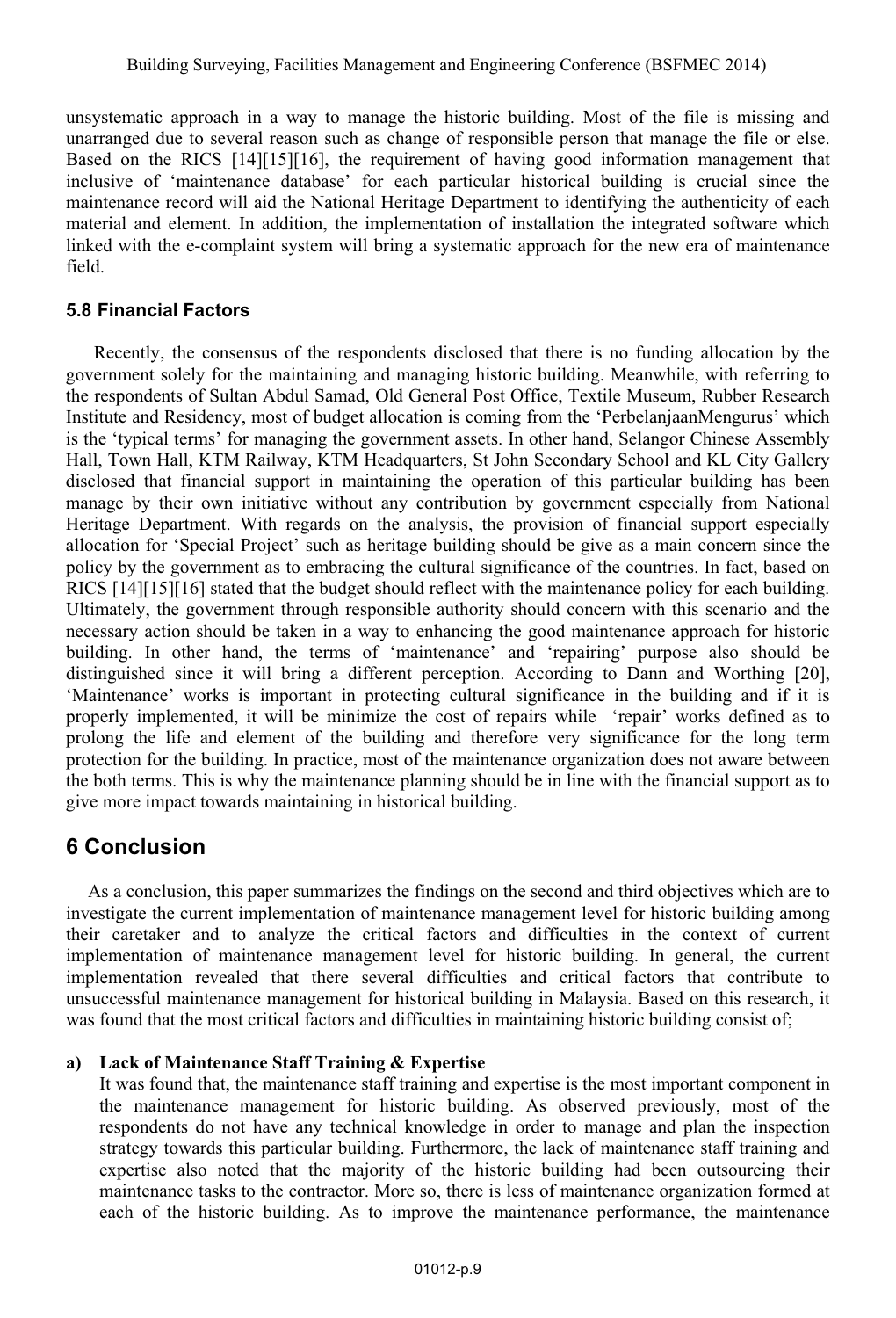organization is crucial to formed as to ensure the maintenance activities will be running smoothly and efficient.

### **b) 'Just in Time' or Unplanned Approach**

It was noted that, the unplanned approach is the main approach adopted in the most of historic building interviewed. In addition, the majority of the historic building respondents only take an action whilst the elements of the building become failure and malfunction. There is lack of planned maintenance approach adopted for the historic building unless for the certain criteria which are mechanical and electrical works. It also found that, there is lack of strategic plans implemented in the maintenance approach for historic building. The majority of respondents do not know the importance of strategic planning in a way to achieve the 'value for money' concept.

#### **c) The Absence of Guidelines regarding to Maintenance for Historic Building**

It was found that, there are no specific guidelines, procedures, method and system established by National Heritage Department or any authorities regarding to this issues. The consensus of the respondents interviewed stated that they do not know and experienced to maintain and manage the historic building with the specific procedure.

### **d) Lack of Financial Support**

 It was noted that, the main issues of the maintenance for historic building is financial support. All the respondents stated that, the financial support is fundamental element in order to ensure the cultural significance will be preserve and conserve appropriately. In addition, the allocation for financial budget is only distribute to the selected historical building only (3).

# **References**

- 1. Aksah, H. (2009) 'A Study of Conservation Approach on Historic Government Buildings in Kuala Lumpur', Bachelor Degree Dissertation, Building Surveying Department, Faculty of Architecture, Planning and Surveying, UniversitiTeknologi MARA.
- 2. Hamirudin N.H and Ghafar A. (2009), 'Fire Safety Management in Heritage Buildings: The Current Scenario In Malaysia', retrieved on 16 September 2011 from CIPA Symposium, October 11-15, 2009, Kyoto, Japan, www.cipa.icomos.org
- 3. Bahardin. N.F., (2008), 'Maintenance Approach for Heritage Building at Kuala Lumpur', Bachelor Degree Dissertation, Building Surveying Department, Faculty of Architecture, Planning and Surveying, UniversitiTeknologi MARA.
- 4. Idid. S.Z.A, (1995). 'Pemeliharaan Warisan Rupa Bandar: Panduan mengenali Warisan Rupa Bandar berasaskan Inventori Bangunan Warisan Malaysia'. Kuala Lumpur: retrieved on 23 June 2011 from BadanWarisan Malaysia.
- 5. Fielden, B.M (2003), 'Conservation of Historic Buildings', 3<sup>rd</sup> Edition, Architectural Press, London.
- 6. Kamal, K.S. Wahab, A.L. and Ahmad, G.A. (2008).'Pilot Survey on the Conservation of Historical Buildings in Malaysia', Proceedings of the 2nd International Conference on Built Environment in Developing Countries. 3-4 December Penang, Malaysia, retrieved on 23 September 2011 from www.buildingconservation.blogspot.
- 7. Morris. W (1877), 'Society for the Protection of Ancient Building', UK retrieved on 13 September 2010 from Canadian Centre of Science and Education, www.ccsenet.org/mas
- 8. Kerr S.J (1996), 'Conservation Plans for Places of European Significance', Sydney: National Trust of New South Wales
- 9. Brereton, C (1991), 'The Repair of Historic Buildings: Advice on Principles and Methods', English Heritage, London.